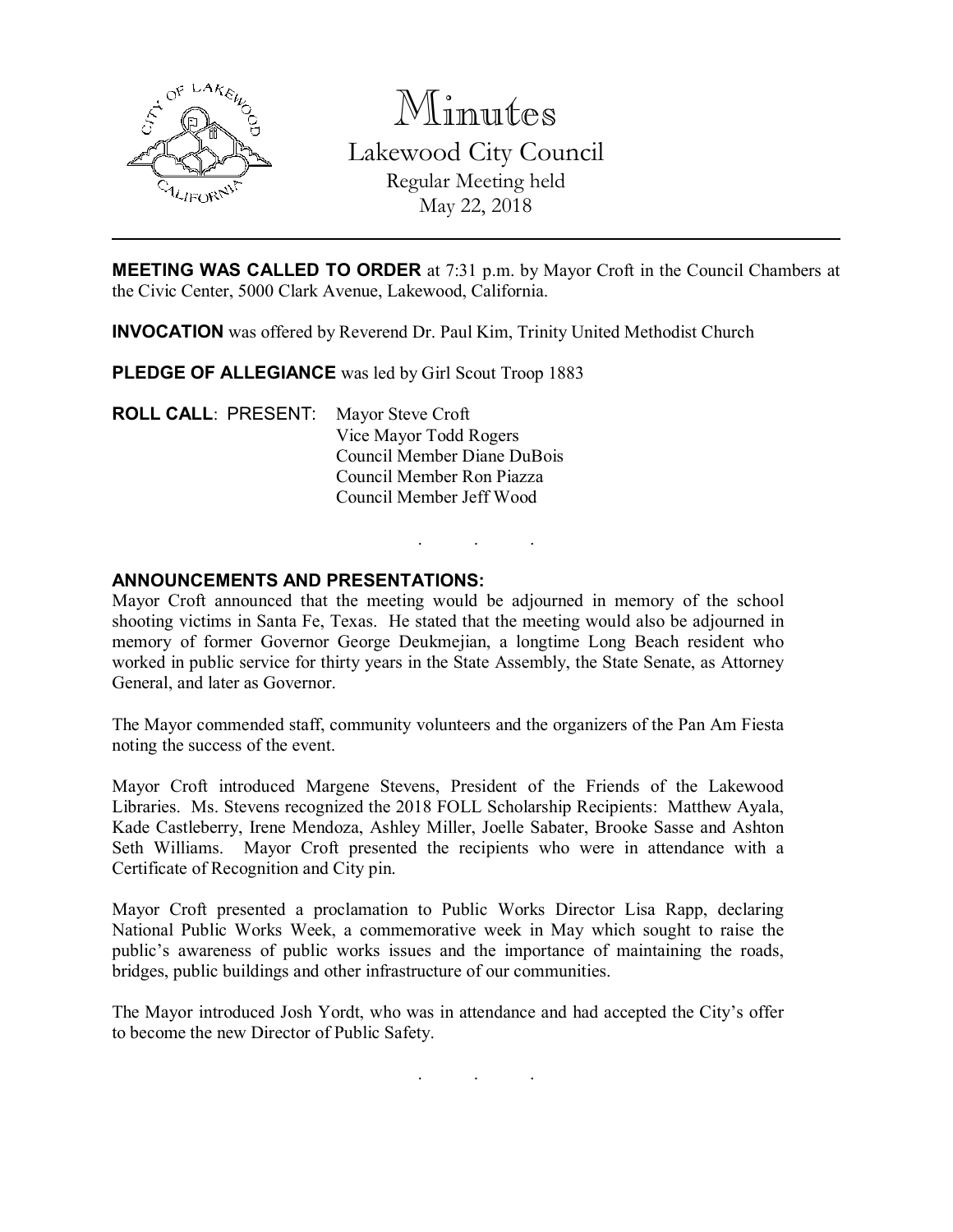# ROUTINE ITEMS:

COUNCIL MEMBER PIAZZA MOVED AND COUNCIL MEMBER DUBOIS SECONDED TO APPROVE ROUTINE ITEMS 1 THROUGH 11.

- RI-1 Approval of Personnel Transactions
- RI-2 Approval of Registers of Demands
- RI-3 Report of City Council Committees' Activities
- RI-4 Approval of Monthly Report of Investment Transactions April 2018
- RI-5 RESOLUTION NO. 2018-18; A RESOLUTION OF THE CITY COUNCIL OF THE CITY OF LAKEWOOD AMENDING RESOLUTION NO. 92-36 PERTAINING TO THE LOW-INCOME EXEMPTION OF THE UTILITY USERS TAX
- RI-6 RESOLUTION NO. 2018-19; A RESOLUTION OF THE CITY COUNCIL OF THE CITY OF LAKEWOOD ESTABLISHING A HARDSHIP WAIVER FROM ONE OF THE REQUIREMENTS FOR AN ADMINISTRATIVE HEARING REGARDING AN ADMINISTRATIVE OR PARKING CITATION
- RI-7 RESOLUTION NO. 2018-20; A RESOLUTION OF THE CITY COUNCIL OF THE CITY OF LAKEWOOD DIRECTING THE PREPARATION OF A REPORT OF DELINQUENT FEES FOR GARBAGE, WASTE AND REFUSE COLLECTION AND DISPOSAL WITHIN THE CITY OF LAKEWOOD, AND SETTING A PUBLIC HEARING THEREON FOR AUGUST 14, 2018
- RI-8 Approval of Permit Applications for the Sale of Fireworks
- RI-9 Acceptance of Notice of Completion for Public Works Project No. 2018-1, Lakewood City Hall Boiler Replacement, Allison Mechanical, Inc.
- RI-10Approval of Agreement for Cost Sharing for the Installation of Monitoring Equipment and Monitoring Pursuant to the Harbor Toxic Pollutants Total Maximum Daily Load (TMDL)
- RI-11Approval of Agreement with G2 Construction, Inc. to Provide Purchase and Installation of Catch Basin Inserts

. . .

UPON ROLL CALL VOTE, THE MOTION WAS APPROVED:

AYES: COUNCIL MEMBERS: Piazza, DuBois, Rogers, Wood and Croft NAYS: COUNCIL MEMBERS: None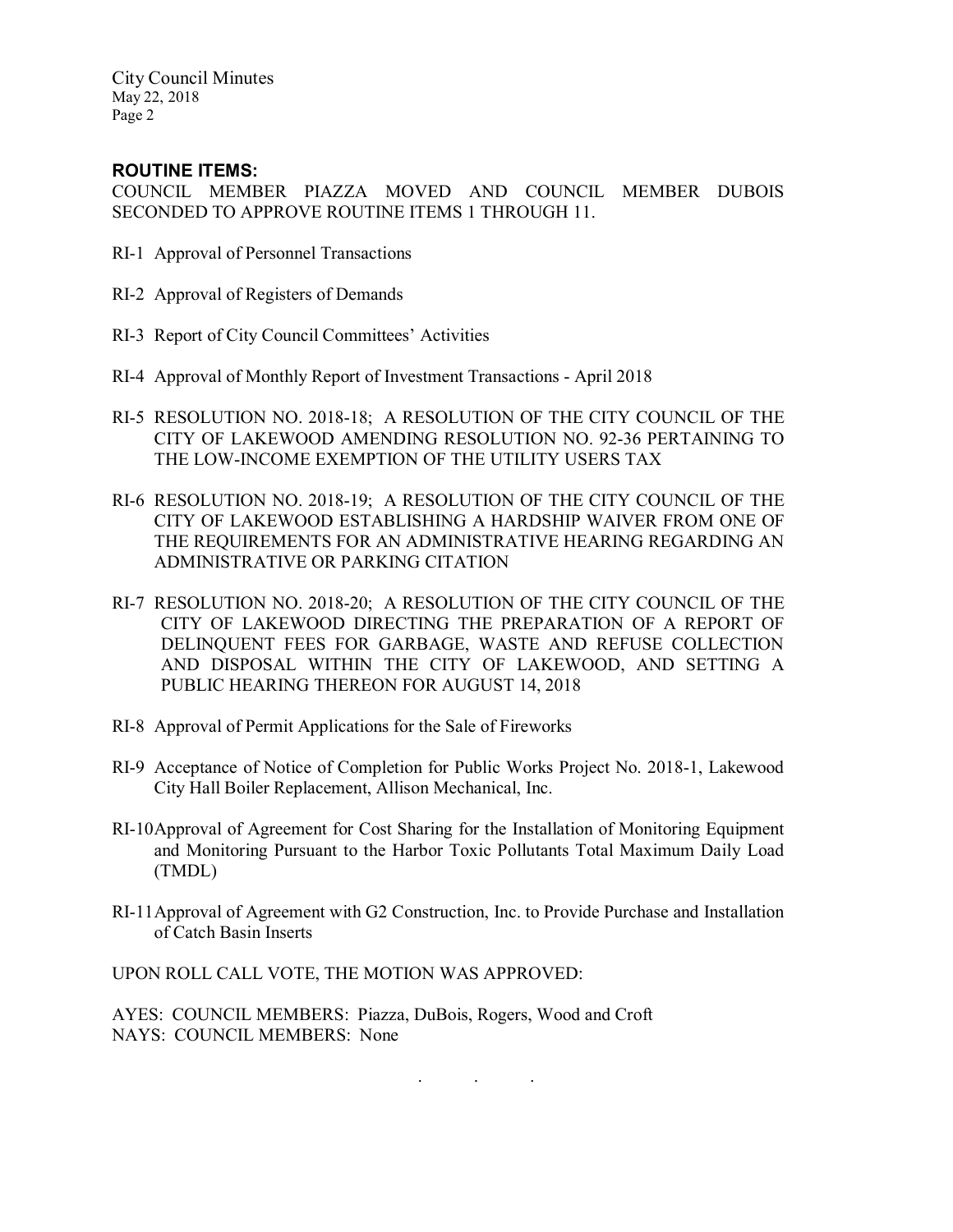# 1.1 • AMENDING THE RATE FOR BIN AND SPECIAL REFUSE SERVICES

Jose Gomez, Director of Administrative Services, displayed slides and gave a presentation based on the report in the agenda. He stated that the contract for bin and special refuse collection and disposal services provided for an adjusted increase of 4.0 percent, based on the April-to-April CPI, to the amounts collected by the contract service provider for special bin service and would become effective July 1, 2018.

Ms. Rapp explained that AB 1826, the State's New Mandatory Organics Recycling Law, required all commercial businesses and multi-family properties with five or more units to arrange for recycling for specified organic waste.

Mr. Gomez stated that the Environmental Management Committee had reviewed the proposed rates and recommended that the City Council adopt Resolution No. 2018-21, which adjusted the amounts collected by the contractor for special bin services.

Vice Mayor Rogers inquired whether there had been an increase in scavenging activity and requested feedback on any hardships from businesses.

Efrain Ramirez, EDCO Vice President and General Manager, stated that the programs had been going on for over a year and in his experience with Cal State University Long Beach and the City of San Diego, scavenging had not been an issue due to the carts being enclosed.

Marty Simonoff, EDCO Public Affairs Manager, replied that in contacting the corporate offices of some of the businesses, many were already in compliance with the program and noted that it was their intent to gradually implement the program and minimize the impacts.

City Manager Thaddeus McCormack indicated that with the January 2019 milestone for businesses to arrange for organic waste recycling services, the City would be reaching out to the business community prior to that time.

Council Member Wood inquired whether there might be an opportunity to highlight the outreach efforts and the partnership with local businesses by labeling the trucks as "Lakewood Businesses Recycling." Mr. Simonoff explained that such labeling would not be practical as the trucks being utilized were specially equipped for pickup at multiple jurisdictions.

Mayor Croft opened the public hearing at 8:02 p.m. and called for anyone in the audience wishing to address the City Council on this matter. There was no response.

RESOLUTION NO. 2018-21; A RESOLUTION OF THE CITY COUNCIL OF THE CITY OF LAKEWOOD ADJUSTING THE MAXIMUM FEES OR CHARGES FOR BIN AND SPECIAL REFUSE SERVICE

VICE MAYOR ROGERS MOVED AND COUNCIL MEMBER DUBOIS SECONDED TO ADOPT RESOLUTION NO. 2018-21.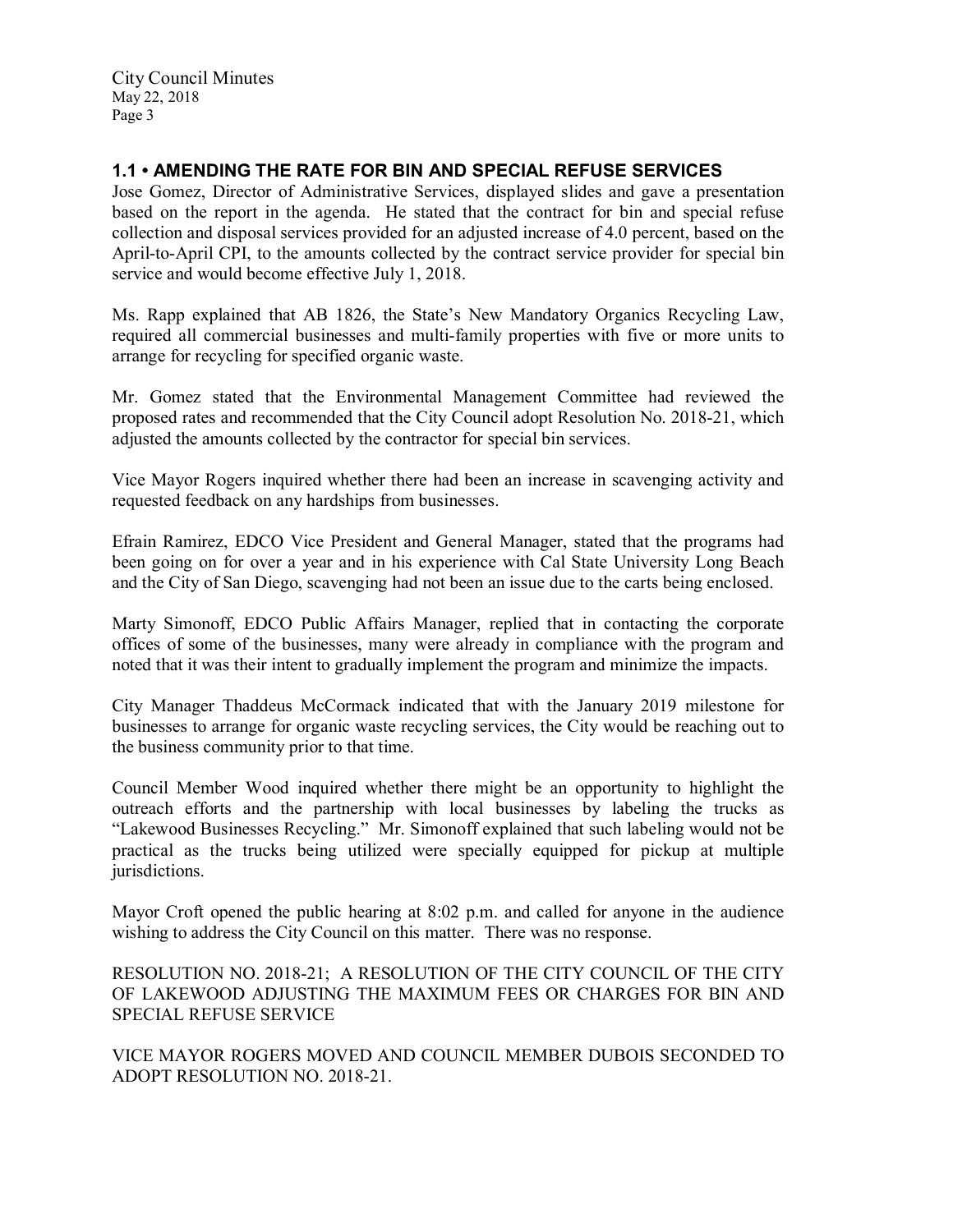1.1 • AMENDING RATE FOR BIN AND SPECIAL REFUSE SERVICES - Continued UPON ROLL CALL VOTE, THE MOTION WAS APPROVED:

AYES: COUNCIL MEMBERS: DuBois, Rogers, Wood and Croft NAYS: COUNCIL MEMBERS: None ABSTAIN: COUNCIL MEMBERS: Piazza

## 2.1 • ADOPTION OF RESOLUTION NO. 2018-22; AMENDING RESOLUTION TO ESTABLISH ADDITIONAL CHARGES FOR VIOLATIONS RELATING TO THE POSSESSION OR USE OF ILLEGAL FIREWORKS

. . .

Steve Skolnik, Office of the City Attorney, reported that for over 10 years, the City had levied a fine of up to \$1,000 for the possession or use of illegal fireworks, such as skyrockets, firecrackers and other explosives and that use of illegal and dangerous fireworks had increased in recent years. The Public Safety Committee held several meetings with the issue of illegal fireworks use on its agenda and directed staff to present the City Council with a plan for increasing the financial penalty for the possession or use of illegal fireworks, in combination with a plan to enhance the City's public education efforts to dissuade residents from their possession and use. He continued by stating that State law did not limit the ability to collect from the violator additional costs that the City incurred such as: (a) the state Fire Marshal's illegal fireworks disposal fee of \$250, (b) a late fee in the amount of \$250, in the event that the base fine and any additional charges were not paid in full within 30 days, (c) all costs incurred in collecting the fine and additional charges, including but not limited to administrative costs, collection fees, attorneys' fees and court costs. The additional charges could total over \$1,000, which, combined with the base fine of \$1,000, could bring the total cost to over \$2,000 to a violator of the City's illegal fireworks resolution. He stated it was staff's recommendation that the City Council adopt Resolution No. 2018-22, which established additional charges for violations relating to the possession or use of illegal fireworks.

Council Member Piazza stated that as a member of the Public Safety Committee along with Vice Mayor Rogers, the increased hazards of illegal fireworks during recent years' July4th holidays had been noted and it was the Committee's intent to encourage the use of Safe and Sane fireworks and that the additional fines would serve as a deterrent to the illegal and dangerous variety.

Vice Mayor Rogers explained that in recent years, the 4th of July had become a dreaded holiday due to concerns of the neighborhoods' resemblance to a war zone and that he was baffled by the civil disobedience that occurred. He stated that the increased fines and the aggressive collection of such fines, would offset the costs, which had previously been absorbed by the City. He noted that the additional public education efforts were intended to send a message discouraging the use of illegal fireworks so that injuries and property damage might be prevented.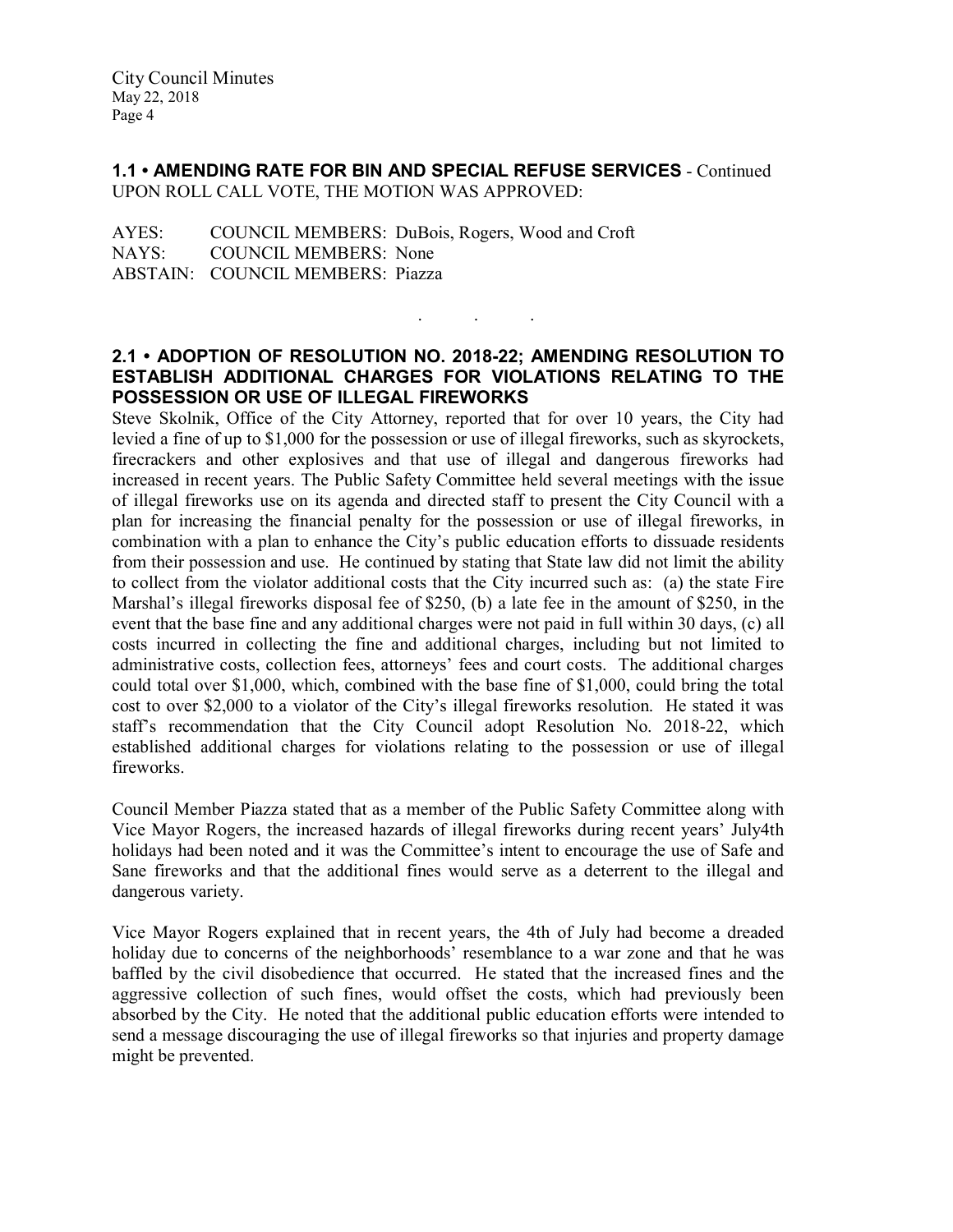### 2.1 • RESOLUTION NO. 2018-22; ADDITIONAL CHARGES FOR VIOLATIONS RELATING TO POSSESSION OR USE OF ILLEGAL FIREWORKS - Continued

Council Member DuBois expressed gratitude to the Public Safety Committee for their efforts in addressing the challenges posed by the increased use of illegal fireworks.

Mr. McCormack confirmed for Council Member Wood that a post-holiday status report would be provided and would include information on enforcement efforts.

RESOLUTION NO. 2018-22; A RESOLUTION OF THE CITY COUNCIL OF THE CITY OF LAKEWOOD AMENDING RESOLUTION NO. 2008-21 TO ESTABLISH ADDITIONAL CHARGES FOR VIOLATIONS RELATING TO THE POSSESSION OR USE OF ILLEGAL FIREWORKS

COUNCIL MEMBER WOOD MOVED AND COUNCIL MEMBER PIAZZA SECONDED TO ADOPT RESOLUTION NO. 2018-22. UPON ROLL CALL VOTE, THE MOTION WAS APPROVED:

. . .

AYES: COUNCIL MEMBERS: Piazza, DuBois, Rogers, Wood and Croft NAYS: COUNCIL MEMBERS: None

3.1 • QUARTERLY SCHEDULE OF INVESTMENTS

The Administrative Services Director made a presentation based on the report in the agenda and stated that the investments represented in the report were allocated to a variety of funds such as the General Fund, Water Fund, Redevelopment Funds, Restricted Special Revenue Funds, and Fiduciary Funds. The City's idle funds were invested in compliance with the City's investment policy, which had last been reviewed and approved in January 2018, by the City Council. Specifically, the City's investment objectives were safety, liquidity and yield. He concluded by stating it was recommended that the City Council receive and file the Quarterly Schedule of Investments rendered for the 3rd Quarter of Fiscal Year 2017-2018.

MAYOR CROFT DIRECTED THAT THE ITEM BE RECEIVED AND FILED. THERE BEING NO OBJECTION, IT WAS SO ORDERED.

#### . . .

# SUCCESSOR HOUSING ACTIONS

1. Approval of Register of Demands

VICE MAYOR ROGERS MOVED AND COUNCIL MEMBER WOOD SECONDED TO APPROVE THE REGISTER OF DEMANDS. UPON ROLL CALL VOTE, THE MOTION WAS APPROVED:

AYES: COUNCIL MEMBERS: Piazza, DuBois, Rogers, Wood and Croft NAYS: COUNCIL MEMBERS: None